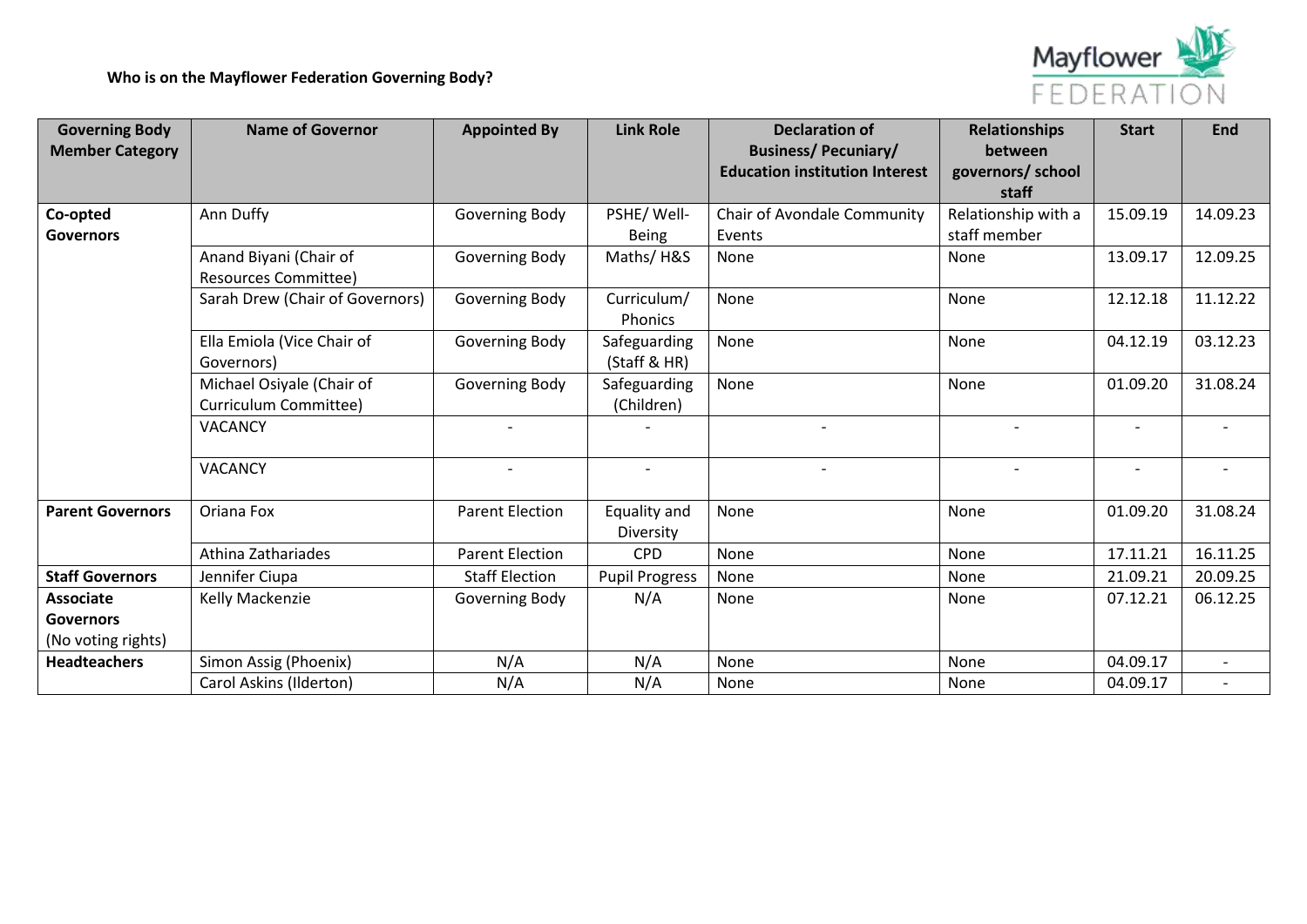

**Who has previously been on the Mayflower Governing Body in the last twelve months?**

| <b>Governing Body</b>  | Name of Governor | Appointed    | <b>Link Role</b> | <b>Business/Pecuniary</b> | <b>Relationships between</b> | <b>Start</b> | <b>End</b> |
|------------------------|------------------|--------------|------------------|---------------------------|------------------------------|--------------|------------|
| <b>Member Category</b> |                  | By           |                  | <b>Interest</b>           | governors/ school staff      |              |            |
| <b>Parent Election</b> | Dilan Mentes     | Parent       | Equality and     | None                      | None                         | 01.09.20     | 17.11.21   |
|                        |                  | Election     | Diversity        |                           |                              |              |            |
| Associate              | Natasha Lee      | Governing    | N/A              | None                      | None                         | 04.12.19     | 31.08.21   |
|                        |                  | Body         |                  |                           |                              |              |            |
| <b>Staff Governor</b>  | Sharon Bartley   | <b>Staff</b> | Science          | None                      | None                         | 21.09.17     | 20.09.21   |
|                        |                  | Election     |                  |                           |                              |              |            |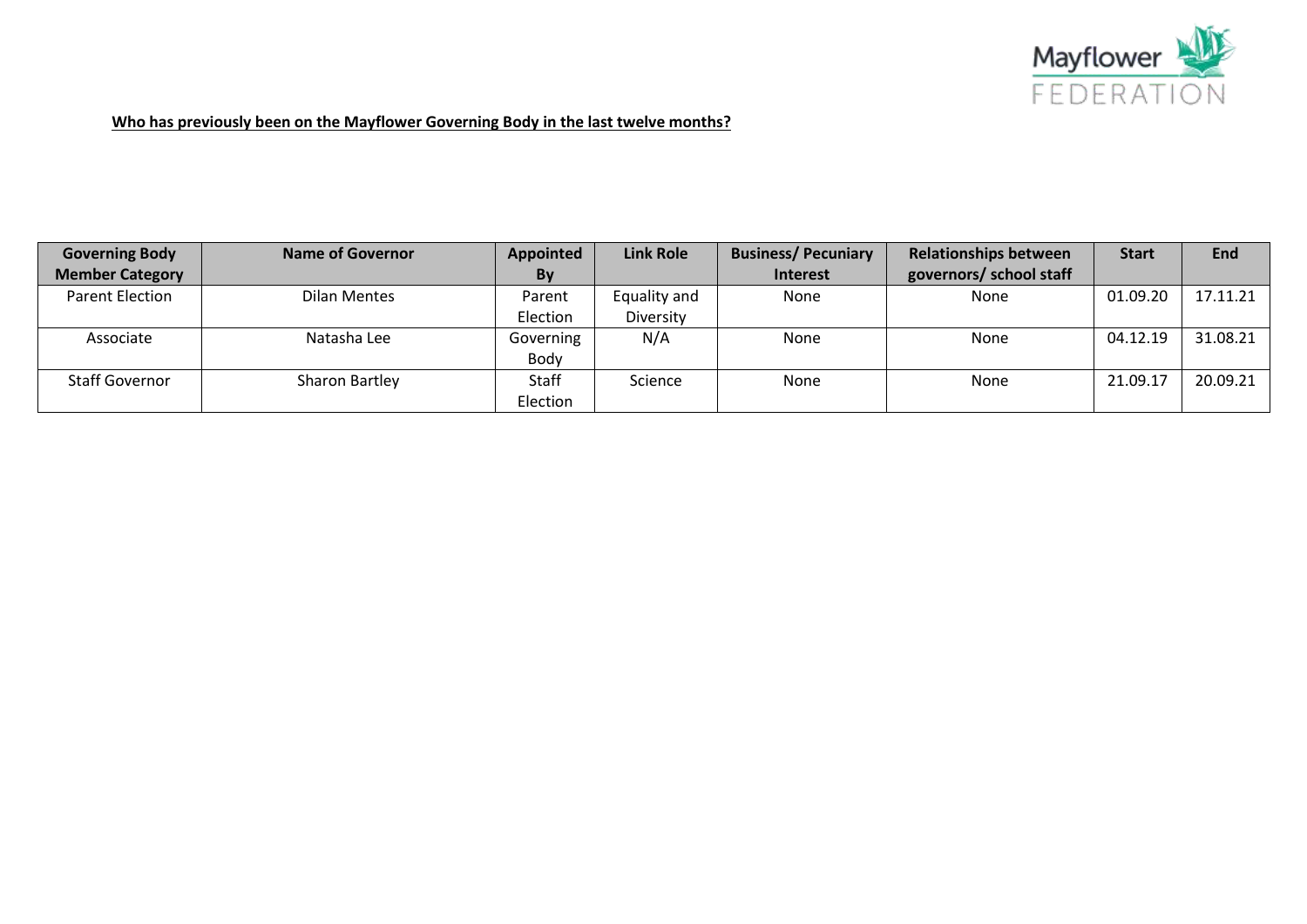

# **Governing Body Meetings and Committees**

| <b>Committee:</b>                                      | <b>Members:</b>                                                   | Frequency:                           |
|--------------------------------------------------------|-------------------------------------------------------------------|--------------------------------------|
| Full Governing Body (FGB)                              | <b>Chair of Governors</b>                                         | Three in Total:                      |
|                                                        | <b>Vice Chair of Governors</b>                                    | Once in the Autumn Term<br>$\bullet$ |
|                                                        | All Governors                                                     | Once in the Spring Term<br>$\bullet$ |
|                                                        | Headteachers                                                      | Once in the Summer Term<br>$\bullet$ |
|                                                        | <b>School Business Manager</b>                                    |                                      |
|                                                        | Clerk                                                             |                                      |
| Resources Committee (R)                                | Anand Biyani (Chair)                                              | Once per term                        |
| (Including: Finance, Personnel and Premises)           | Ella Emoila                                                       |                                      |
|                                                        | Ann Duffy                                                         |                                      |
|                                                        | Sarah Drew                                                        |                                      |
|                                                        | Oriana Fox                                                        |                                      |
|                                                        | Athina Zathariades                                                |                                      |
|                                                        | Headteachers                                                      |                                      |
|                                                        | <b>School Business Manager</b>                                    |                                      |
| Curriculum, Inclusion and Standards Committee (CIS)    | Sarah Drew (Chair)                                                | Once per term                        |
|                                                        | Ann Duffy                                                         |                                      |
|                                                        | Michael Osiyale                                                   |                                      |
|                                                        | Oriana Fox                                                        |                                      |
|                                                        | Jennifer Cuipa                                                    |                                      |
|                                                        | Athina Zathariades                                                |                                      |
| Pay                                                    | Sarah Drew                                                        | As required                          |
| (Included in Resources Committee)                      | Ella Emoila                                                       |                                      |
|                                                        | Anand Biyani                                                      |                                      |
|                                                        | Headteachers                                                      |                                      |
| <b>Salary Appeals</b>                                  | Three Governors chosen from a pool of Governors (excluding staff) | As required                          |
| <b>Hearings</b>                                        | Appeals committees do not include governors from the original     |                                      |
| (such as Grievances, Disciplinary and staff dismissal) | hearing                                                           |                                      |
| <b>Pupil Discipline and Exclusions</b>                 |                                                                   |                                      |
| Appeals                                                |                                                                   |                                      |
| Headteachers' Performance Management                   | Three appointed and trained governors + external advisor          | Annually                             |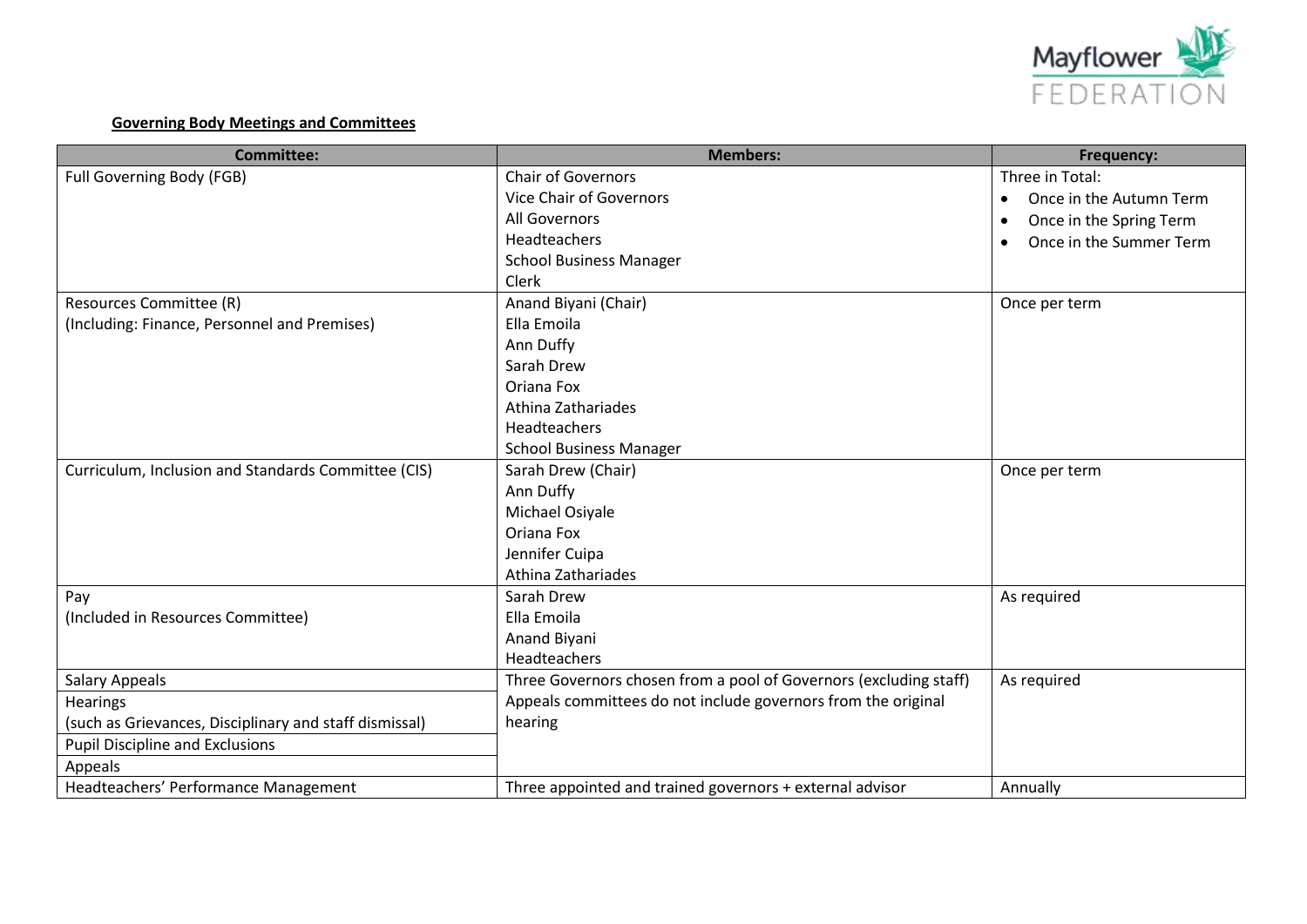

### **September 2020 – July 2021**

| Governor            | Role              | Attendance at Meetings: September 2020/ July 2021 |           |           |           |          |           |           |          |          |  |
|---------------------|-------------------|---------------------------------------------------|-----------|-----------|-----------|----------|-----------|-----------|----------|----------|--|
|                     |                   | 02.10.19                                          | 30.10.19  | 04.12.19  | 15.01.20  | 26.02.20 | 24.04.20  | 22.04.20  | 06.05.20 | 15.07.20 |  |
|                     |                   | (CIS)                                             | (R)       | (FGB)     | (CIS)     | (R)      | (FBG)     | (CIS)     | (R)      | (FGB)    |  |
| Simon Assig         | Headteacher       | Y                                                 | Y         | Y         | Y         | Y        | Y         | Y         | Y        | Y        |  |
| Carol Askins        | Headteacher       | Y                                                 | Y         | Y         | Y         | Y        | Y         | Y         | Y        | Y        |  |
| Sarah Drew          | Co-opted          | Y                                                 | Y         | Y         | Y         | Y        | Y         | Y         | Y        | Y        |  |
| Ann Duffy           | Co-opted (staff)  | Y                                                 | Y         | Y         | Y         | Y        | Y         | Y         | Y        | Y        |  |
| Michael Osiyale     | Co-opted          | Y                                                 |           | Y         | Y         |          | Y         | Y         |          | Y        |  |
| Ella Emoila         | Co-opted (Parent) |                                                   | Y         | Y         |           | Y        | Y         |           | Y        | Y        |  |
| Sharon Bartley      | Staff             | Υ                                                 | Y         | Y         | Υ         | Y        | Y         | Υ         | Υ        | Y        |  |
| Anand Biyani        | Community         |                                                   | Y         | Y         |           | Y        | Y         |           | Y        | Y        |  |
| Oriana Fox          | Parent            |                                                   |           | Y         | Y         |          | Y         | Y         |          | Y        |  |
| <b>Dilan Mentes</b> | Parent            |                                                   |           | Υ         | ${\sf N}$ |          | ${\sf N}$ | ${\sf N}$ |          | N        |  |
| George Neacsu       | Associate         |                                                   | Y         | Apologies |           | Y        | Y         |           | Υ        | Y        |  |
| Natasha Lee         | Associate         |                                                   | Apologies | Y         |           | Y        | Y         |           | Y        | Y        |  |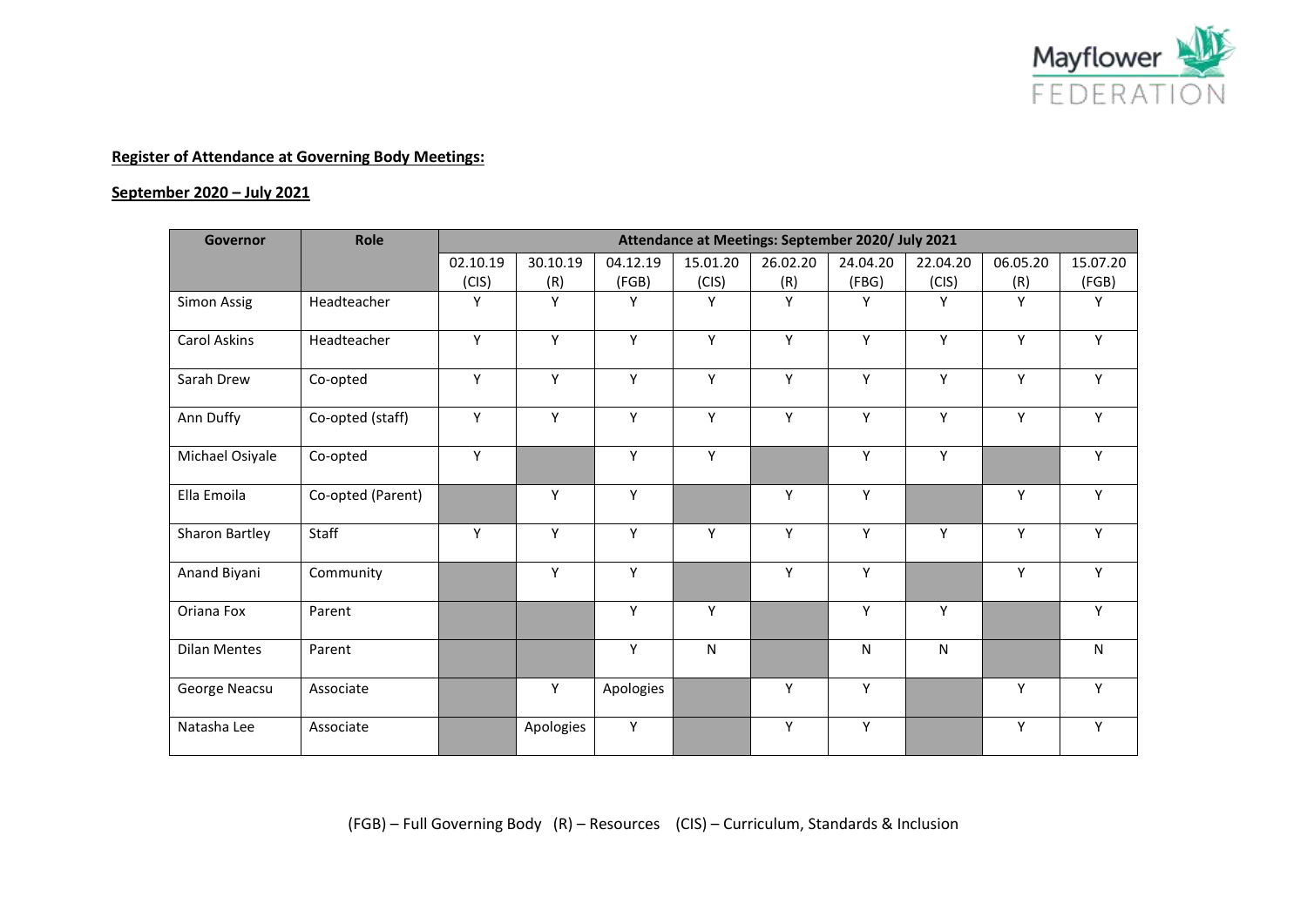

#### **September 2019 – July 2020**

| Governor        | Role              | Attendance at Meetings: September 2019/ July 2020 |          |          |                          |          |          |          |          |          |  |  |
|-----------------|-------------------|---------------------------------------------------|----------|----------|--------------------------|----------|----------|----------|----------|----------|--|--|
|                 |                   | 02.10.19                                          | 30.10.19 | 04.12.19 | 15.01.20                 | 26.02.20 | 24.04.20 | 22.04.20 | 06.05.20 | 15.07.20 |  |  |
|                 |                   | (CIS)                                             | (R)      | (FGB)    | (CIS)                    | (R)      | (FBG)    | (CIS)    | (R)      | (FGB)    |  |  |
| Simon Assig     | Headteacher       | Y                                                 | Y        | Y        | Y                        | Y        | Y        | Y        | Y        | Y        |  |  |
| Carol Askins    | Headteacher       | Y                                                 | Y        | Y        | Y                        | Y        | Y        | Y        | Y        | Y        |  |  |
| Sarah Harris    | LA Governor       |                                                   | Y        | Y        |                          | Υ        | Y        |          | Y        | Y        |  |  |
| Ann Duffy       | Co-opted (staff)  | Y                                                 | Y        | Y        | Y                        | Y        | Y        | Y        | Y        | Y        |  |  |
| Saidat Oketunde | Parent            | ${\sf N}$                                         |          | Y        | Resigned                 |          |          |          |          |          |  |  |
| Ella Emoila     | Co-opted (Parent) |                                                   | Y        | Y        | $\overline{\phantom{a}}$ | Y        | Y        |          | Y        | Y        |  |  |
| Sharon Bartley  | Staff             | Y                                                 | Y        | Y        | Y                        | Y        | N        | Y        | Y        | Y        |  |  |
| Anand Biyani    | Community         |                                                   | Y        | Y        |                          | Y        | Y        |          | Y        | Y        |  |  |
| Patricia Hunter | Associate         |                                                   | Y        | Y        | Resigned                 |          |          |          |          |          |  |  |
| Sarah Drew      | Co-opted          | Y                                                 |          | Y        | Y                        |          | Y        | Y        |          | Y        |  |  |
| Carmen Tang     | Associate         |                                                   |          | Υ        |                          | Resigned |          |          |          |          |  |  |
| George Neacsu   | Associate         |                                                   |          |          |                          |          | Y        |          | Y        | Y        |  |  |
| Natasha Lee     | Associate         |                                                   |          |          |                          |          | Υ        |          | Υ        | Y        |  |  |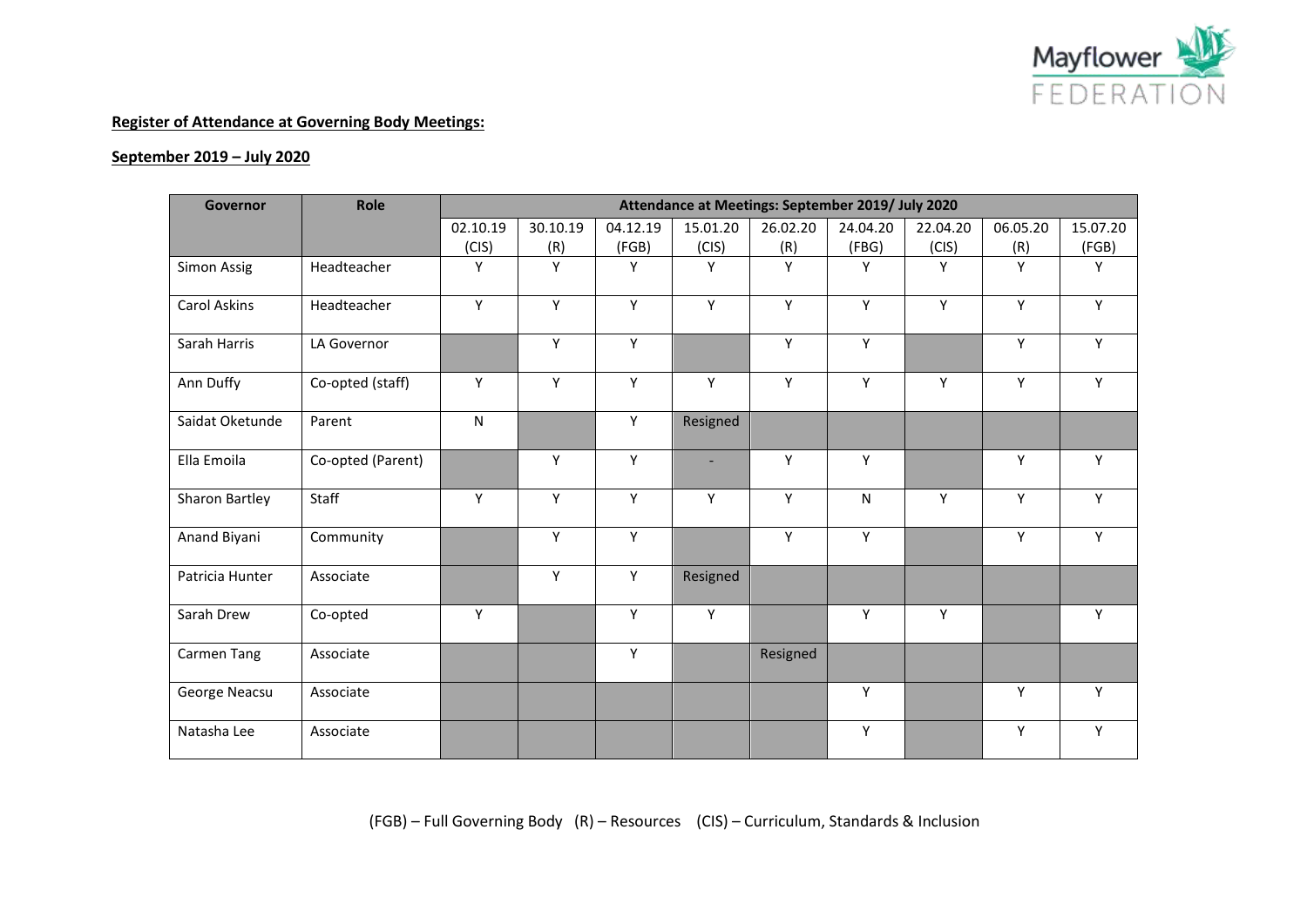

### **September 2018 – July 2019**

| <b>Governor</b>     | Role                | <b>Attendance at Meetings 2018/2019</b> |          |          |              |          |          |              |          |          |              |
|---------------------|---------------------|-----------------------------------------|----------|----------|--------------|----------|----------|--------------|----------|----------|--------------|
|                     |                     | 26.09.18                                | 31.10.18 | 21.11.18 | 12.12.18     | 16.01.19 | 27.02.19 | 13.03.19     | 23.04.19 | 23.05.19 | 27.06.19     |
|                     |                     | (CIS)                                   | (R)      | (FGB)    | (FGB)        | (CIS)    | (R)      | (FBG)        | (CIS)    | (R)      | (FGB)        |
| Simon Assig         | Headteacher         | Y                                       | Y        | Y        | Y            | Y        | Y        | Y            | Y        | Y        | Y            |
| <b>Carol Askins</b> | Headteacher         | Y                                       | Y        | Y        | Y            | Y        | Y        | Y            | Y        | Y        | Y            |
| Sarah Harris        | LA Governor (Chair) |                                         | Υ        | Y        | $\mathsf{N}$ |          | Y        | Υ            |          | Y        | Y            |
| <b>Claire Gager</b> | Co-opted (Parent)   | Y                                       |          | Y        | $\mathsf{N}$ | N        |          | Resigned     |          |          |              |
| Ann Duffy           | Co-opted (staff)    | Y                                       | Υ        | Y        | Y            | Y        | Y        | Y            | Y        | Y        | Υ            |
| Saidat Oketunde     | Parent              | Y                                       |          | Y        | $\mathsf{N}$ | Y        |          | Y            | Y        |          | ${\sf N}$    |
| David Vyvyan        | Community           | Y                                       |          | Y        | Y            | Y        |          | Υ            | Resigned |          |              |
| Ella Emoila         | Parent              |                                         | Y        | Y        | $\mathsf{N}$ |          | Y        | $\mathsf{N}$ |          | N        | Y            |
| Sharon Bartley      | Staff               | Y                                       | Y        | Y        | Y            | Y        | Y        | Y            | Y        | Y        | Y            |
| Anand Biyani        | Community           |                                         | Y        | Y        | ${\sf N}$    |          | Y        | Y            |          | Y        | $\mathsf{N}$ |
| Patricia Hunter     | Associate           |                                         | Υ        | Y        | Y            |          | Y        | Y            |          | Y        | Y            |
| Sarah Drew          | Co-opted            |                                         |          |          |              | Y        | Y        | Y            | Y        |          | Y            |

(FGB) – Full Governing Body (R) – Resources (CIS) – Curriculum, Standards & Inclusion